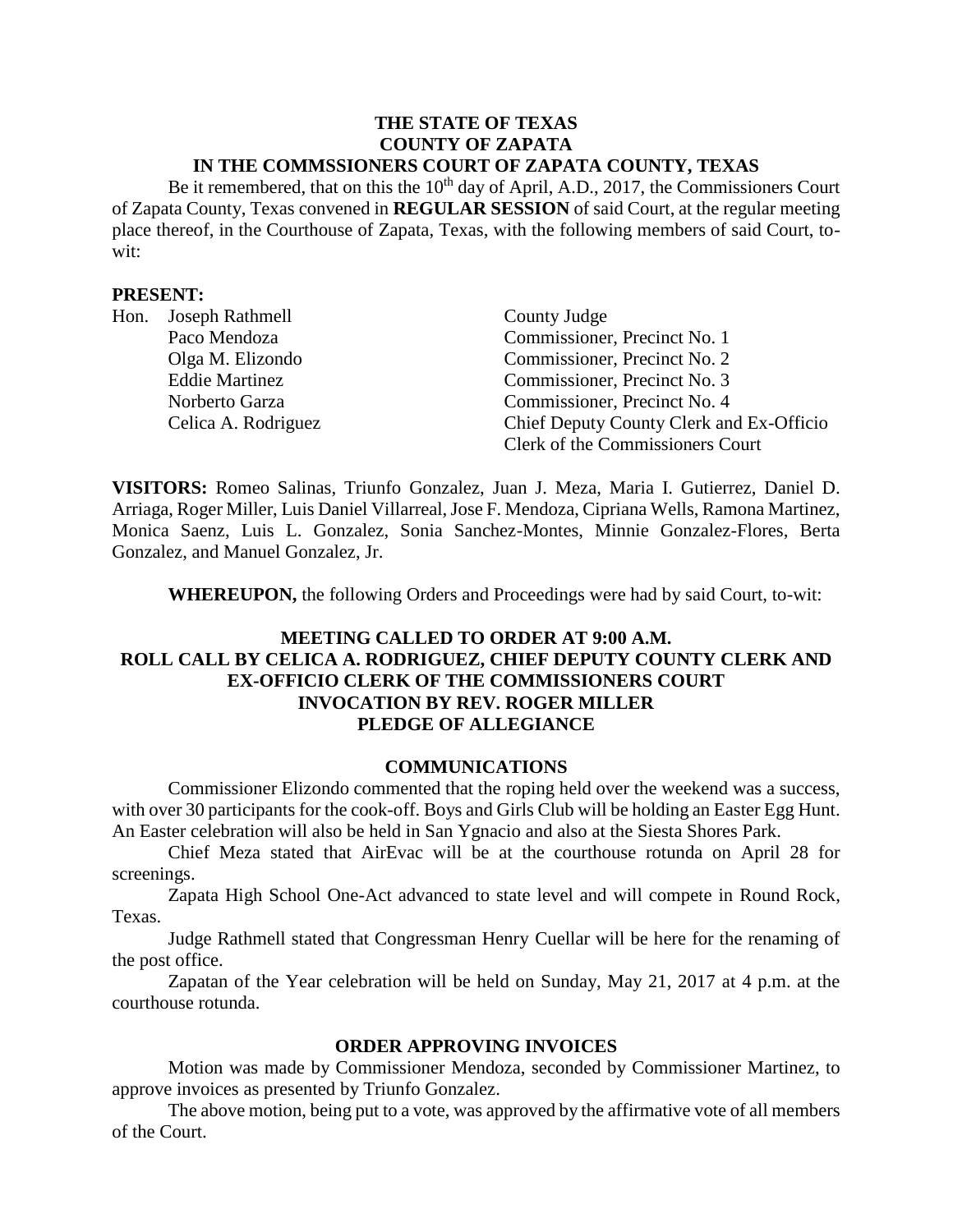#### **ORDER APPROVING TREASURER'S REPORT**

Motion was made by Commissioner Mendoza, seconded by Commissioner Garza, to approve Treasurer's Report as requested by Hon. Romeo Salinas, County Treasurer.

The above motion, being put to a vote, was approved by the affirmative vote of all members of the Court.

## **ORDER APPROVING CHECKS ISSUED**

Motion was made by Commissioner Martinez, seconded by Commissioner Garza, to approve checks issued as requested by Hon. Romeo Salinas, County Treasurer.

The above motion, being put to a vote, was approved by the affirmative vote of all members of the Court.

## **TAX / ASSESSOR COLLECTOR'S REPORT**

Luis L. Gonzalez, Tax Assessor/Collector, reported collections of Motel-Hotel Tax in an amount of \$11,390.81for a year to date total of \$71,556.70 and tax collections in an amount of \$335,638.69 for a total of 84.12% total collections.

## **PRESENTATION BY VALLEY METRO**

Minnie Cortez-Flores of Valley Metro gave a presentation on services provided. Participants would have to call to make appointments for trips. There is a minimum of 3-4 passengers per trip and they will be charged a minimal fee for out of town trips. Local trips are free. Passengers will be picked up at home and they will be taken wherever they need to go. The main office is located in Weslaco, Texas.

# **ORDER APPROVING AMENDMENT TO SOLID WASTE COLLECTION AGREEMENT BETWEEN ZAPATA COUNTY AND RSL WASTE MANAGEMENT**

Motion was made by Commissioner Garza, seconded by Commissioner Mendoza, to approve amendment to Solid Waste Collection Agreement between Zapata County and RSL Waste Management as requested by Hon. Joe Rathmell, County Judge.

The above motion, being put to a vote, was approved by the affirmative vote of all members of the Court.

### **ORDER APPROVING PURCHASE OF VINYL CUTTER MACHINE AND SOFTWARE FOR STREET SIGNS**

Motion was made by Commissioner Mendoza, seconded by Commissioner Garza, to approve the purchase of a vinyl cutter machine and software for all street signs countywide as requested by Hon. Paco Mendoza, Commissioner Pct. 1.

The above motion, being put to a vote, was approved by the affirmative vote of all members of the Court.

## **ORDER APPROVING USE OF TECHNOLOGY FUND TO PAY FOR NEW COMPUTER FOR JUSTICE OF THE PEACE OF PRECINCT #4**

Motion was made by Commissioner Elizondo, seconded by Commissioner Mendoza, to approve the use of the Technology Fund to pay for a new computer in the amount of \$1,552.63 for Justice of the Peace of Precinct #4 as requested by Hon. Ramon Benavides, Justice of the Peace, Pct. 4.

The above motion, being put to a vote, was approved by the affirmative vote of all members of the Court.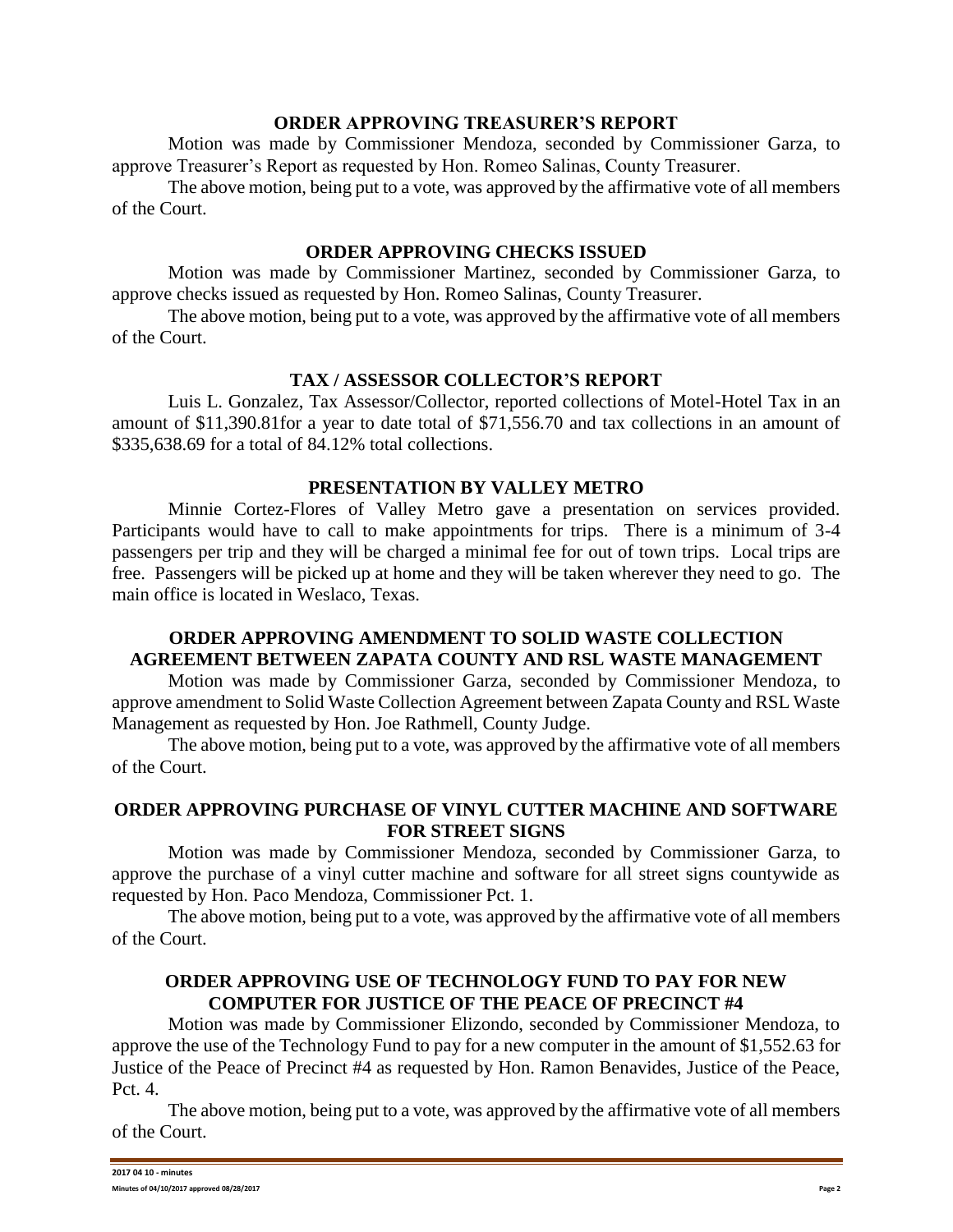## **ORDER APPROVING PAY INCREASE FOR LUIS C. GARZA FOR FULFILLING TCEQ LICENSING REQUIREMENTS**

Motion was made by Commissioner Martinez, seconded by Commissioner Mendoza, to approve a pay increase for Luis C. Garza from \$9.00 per hour to 11.00 per hour, Mr. Garza has fulfilled all TCEQ educational requirements and has achieved a class D water operator license. The funding will be obtained from line item 80-600-0227 as requested by Carlos Treviño, Jr., Water Plant Manager.

The above motion, being put to a vote, was approved by the affirmative vote of all members of the Court.

## **ORDER APPROVING REVIEW AND INVOICES FROM LAS PALMAS SEWER PROJECT**

Motion was made by Commissioner Mendoza, seconded by Commissioner Garza, to approve review and approve invoices from Las Palmas Sewer Project. Project is complete, connections have been upgraded and connected to US Hwy 83, reimbursement paperwork is being worked on as requested by Manuel Gonzalez, Jr., Premier Engineering.

The above motion, being put to a vote, was approved by the affirmative vote of all members of the Court.

#### **ORDER APPROVING REVIEW AND INVOICES FOR BLUFF SEWER PROJECT**

Motion was made by Commissioner Martinez, seconded by Commissioner Garza, to approve review and approve invoices for Bluff Sewer Project. Project is complete, and reimbursement paperwork is being worked on as requested by Manuel Gonzalez, Premier Engineering.

The above motion, being put to a vote, was approved by the affirmative vote of all members of the Court.

#### **ORDER APPROVING REVIEW AND INVOICES FOR PHELPS SEWER PROJECT**

Motion was made by Commissioner Martinez, seconded by Commissioner Mendoza, to approve review and approve invoices for Phelps Sewer Project. Project is ongoing, reimbursement due to county will be done after showing proof of payment as requested by Manuel Gonzalez, Jr., Premier Engineering.

The above motion, being put to a vote, was approved by the affirmative vote of all members of the Court.

### **ORDER APPROVING USE OF FRONT STEPS OF ZAPATA COUNTY COURTHOUSE FOR PRESCRIPTION TAKE BACK PILL EVENT**

Motion was made by Commissioner Mendoza, seconded by Commissioner Garza, to approve the use of the front steps of the Zapata County Courthouse on April 29, 2017 from 10:00 a.m. to 2:00 p.m. for the Prescription Take Back Pill Event as requested by Sonia Sanchez Montes, SCAN.

The above motion, being put to a vote, was approved by the affirmative vote of all members of the Court.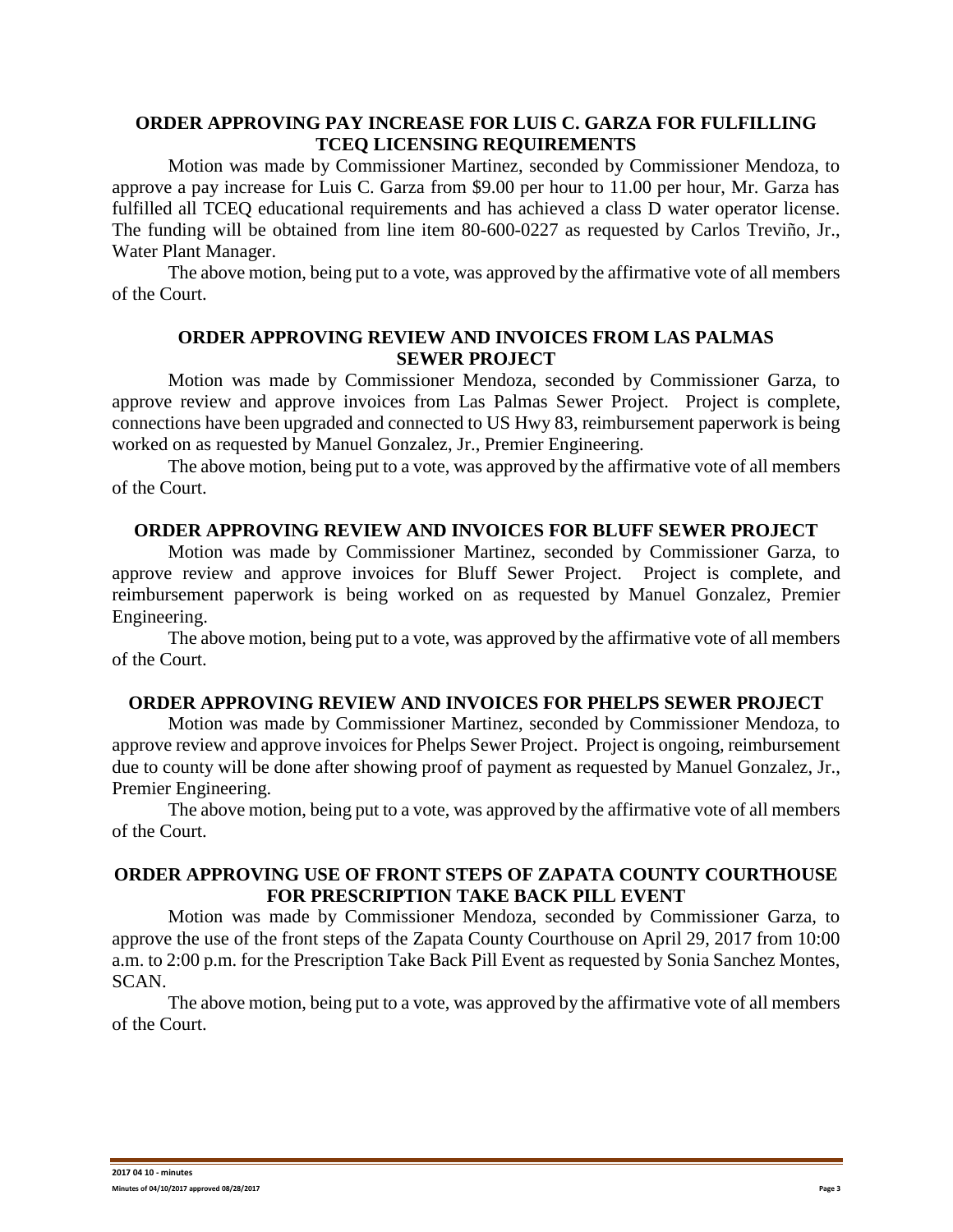## **ORDER APPROVING INSTALLATION OF SPEED HUMP**

Motion was made by Commissioner Garza, seconded by Commissioner Martinez, to approve the installation of speed humps at the following addresses:

a.  $211 \, 3^{rd}$  Street in Falcon, Texas

b. 406 Fourth Street in Lopeño, Texas

as requested by Hon. Paco Mendoza, Commissioner Pct. 1.

The above motion, being put to a vote, was approved by the affirmative vote of all members of the Court.

## **ORDER APPROVING PROCLAMATION DECLARING APRIL 4, 2017 AS NATIONAL SERVICE RECOGNITION DAY**

Motion was made by Commissioner Martinez, seconded by Commissioner Garza, to approve a Proclamation declaring April 4, 2017 as National Service Recognition Day in Zapata County as requested by Hon. Joe Rathmell, County Judge.

The above motion, being put to a vote, was approved by the affirmative vote of all members of the Court.

## **ORDER DESIGNATING AND ACKNOWLEDGING APRIL AS AUTISM AWARENESS MONTH**

Motion was made by Commissioner Garza, seconded by Commissioner Martinez, to designate and acknowledge April as Autism Awareness Month as requested by Nellie R. Treviño, Personnel Director.

The above motion, being put to a vote, was approved by the affirmative vote of all members of the Court.

## **ORDER APPROVING CIVIL RIGHTS RESOLUTION REAFFIRMING ALL CIVIL RIGHTS DOCUMENTS AS APPROVED FOR PAST CDBG GRANTS**

Motion was made by Commissioner Martinez, seconded by Commissioner Garza, to approve Civil Rights Resolution reaffirming all Civil Rights Documents as approved for past CDBG grants as requested by Mario Gonzalez-Davis, Project Administrator.

The above motion, being put to a vote, was approved by the affirmative vote of all members of the Court.

#### **ADJOURN**

Motion to adjourn was made by Commissioner Garza, seconded by Commissioner Martinez, and being put to a vote, was approved by the affirmative vote of all members of the Court.